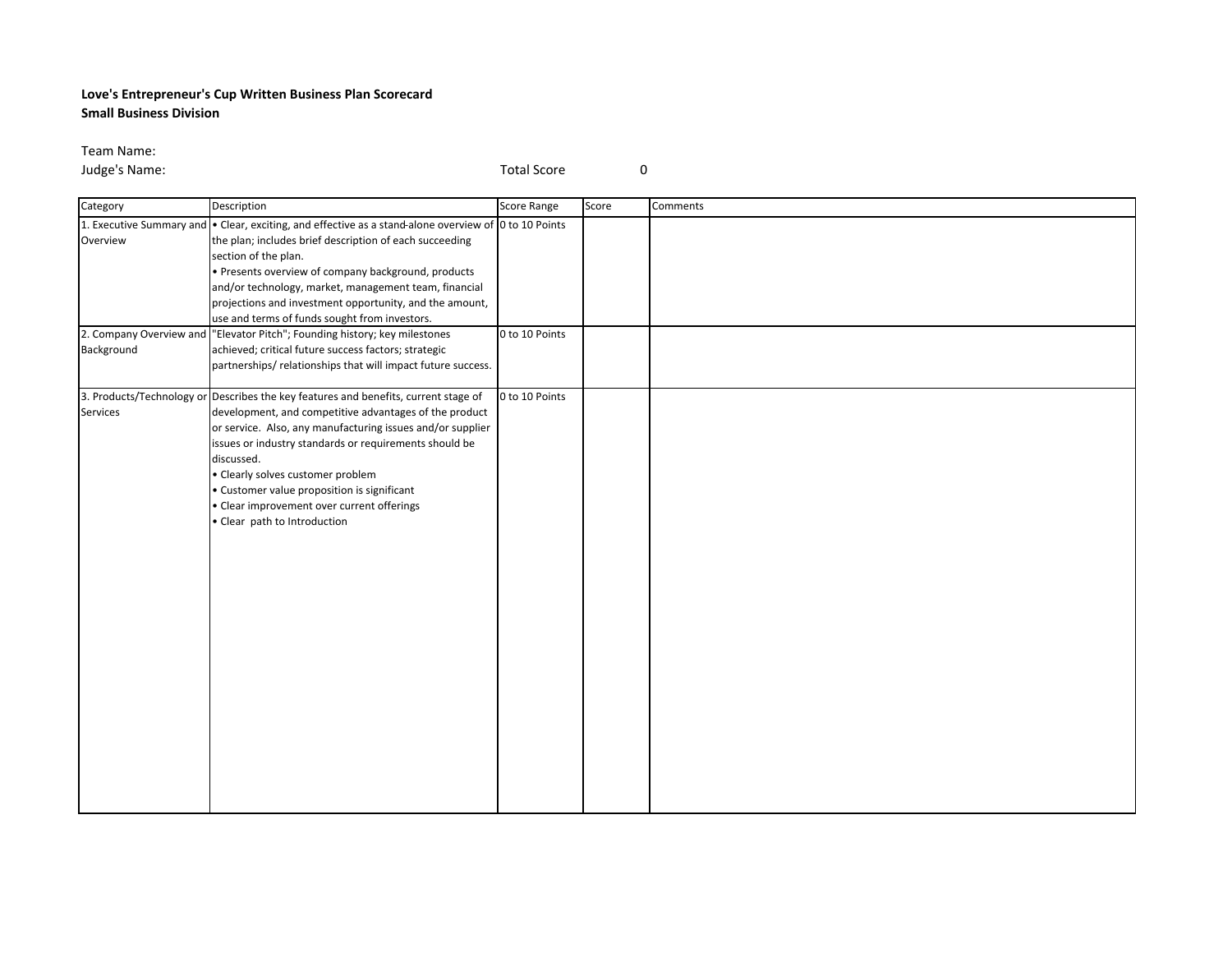|                             | 4. Customer Identification Identifies customer, customer's need and how product or     | 0 to 10 Points |  |
|-----------------------------|----------------------------------------------------------------------------------------|----------------|--|
| and Validation              | service meets the need. Describes how customer currently                               |                |  |
|                             | meets need and likely demand in the future. Discusses                                  |                |  |
|                             | what will be required to get customer to buy or switch and                             |                |  |
|                             | sales strategy to reach customer.                                                      |                |  |
|                             |                                                                                        |                |  |
|                             |                                                                                        |                |  |
|                             |                                                                                        |                |  |
|                             |                                                                                        |                |  |
|                             |                                                                                        |                |  |
|                             |                                                                                        |                |  |
| 5. Market Definition and    | Market size and trends, geographic concentrations, market 0 to 10 Points               |                |  |
| <b>Competitive Analysis</b> | segmentation, and major market influencers. Identifies                                 |                |  |
|                             | primary direct and indirect competitors, likely response of                            |                |  |
|                             | competitors, competitive barriers and strengths and                                    |                |  |
|                             | weaknesses of competitors.                                                             |                |  |
|                             | • Sufficient market opportunity in \$'s to cover operating                             |                |  |
|                             | costs and provide adequate returns to owners                                           |                |  |
|                             | • Specific Target Market Identified                                                    |                |  |
|                             | • Current and Projected Market Shares                                                  |                |  |
|                             |                                                                                        |                |  |
|                             |                                                                                        |                |  |
| 6. Marketing Plan,          | Description of plan for entering market, pricing strategy,                             | 0 to 10 Points |  |
|                             | Distribution Channels, and sales cycle, promotion plan, distribution channel(s), sales |                |  |
| Sales Approach              | organization, and compensation strategy for sales force.                               |                |  |
|                             |                                                                                        |                |  |
|                             |                                                                                        |                |  |
|                             |                                                                                        |                |  |
|                             |                                                                                        |                |  |
|                             |                                                                                        |                |  |
|                             |                                                                                        |                |  |
|                             |                                                                                        |                |  |
|                             |                                                                                        |                |  |
| 7. Management Team          | Backgrounds and roles of key                                                           | 0 to 10 Points |  |
|                             | individuals; future personnel needs; strengths and                                     |                |  |
|                             | weaknesses of management, future management changes,                                   |                |  |
|                             | recruitment of key personnel.                                                          |                |  |
| 8. Implementation Plan      | Description of post-funding plans and timeline to execute                              | 0 to 10 Points |  |
|                             | on strategy.                                                                           |                |  |